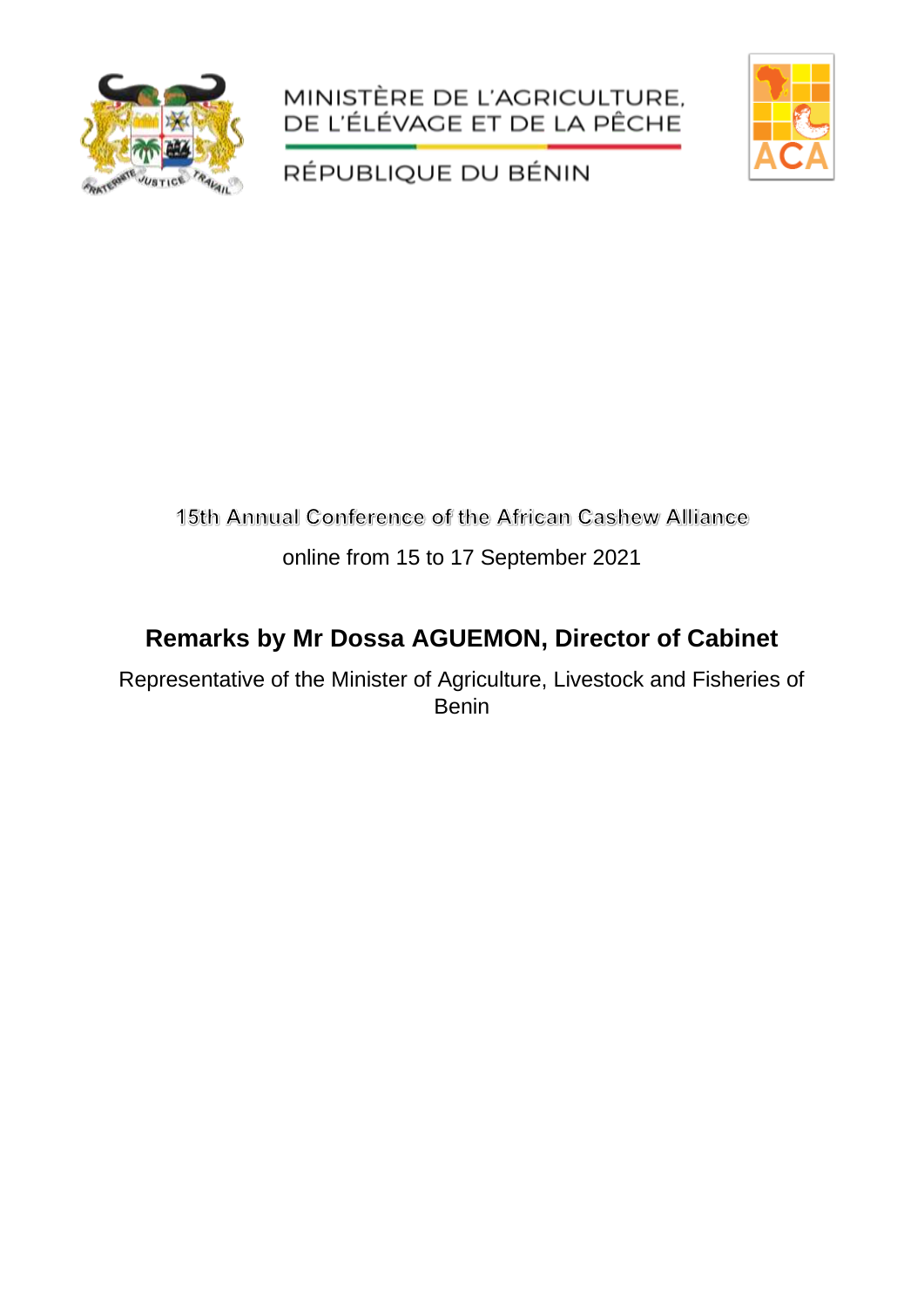



-

-

### RÉPUBLIQUE DU BÉNIN

- Distinguished Director General of the African Cashew Alliance (ACA)
- Your Excellency the Minister of Trade, Industry and Handicrafts of Burkina Faso, President of the International Cashew Advisory Council,
- Your Excellency the Minister of Food and Agriculture of Ghana,
- Your Excellency the Minister of Agriculture and Rural Development of Cameroon,
- Distinguished Representative of the USAID

Ladies and Gentlemen, dear participants,

It is with great pleasure that I am taking part (even though it is unfortunately online) in this 15th Annual Conference of the African Cashew Alliance (ACA) .I take this opportunity to commend the ACA whose constant commitment to the sustainable development of this sector, and whose importance in socio-economic, environmental and health terms are growing by the day.

In Benin, the cashew sector is the second major sector after cotton in terms of contribution to GDP. Because of its importance, the Government of my country has taken strong measures to ensure the sustainable development of the sector, namely

- The establishment of the sector as a highly strategic one in terms of wealth creation and decent and sustainable employment, particularly for young people and women;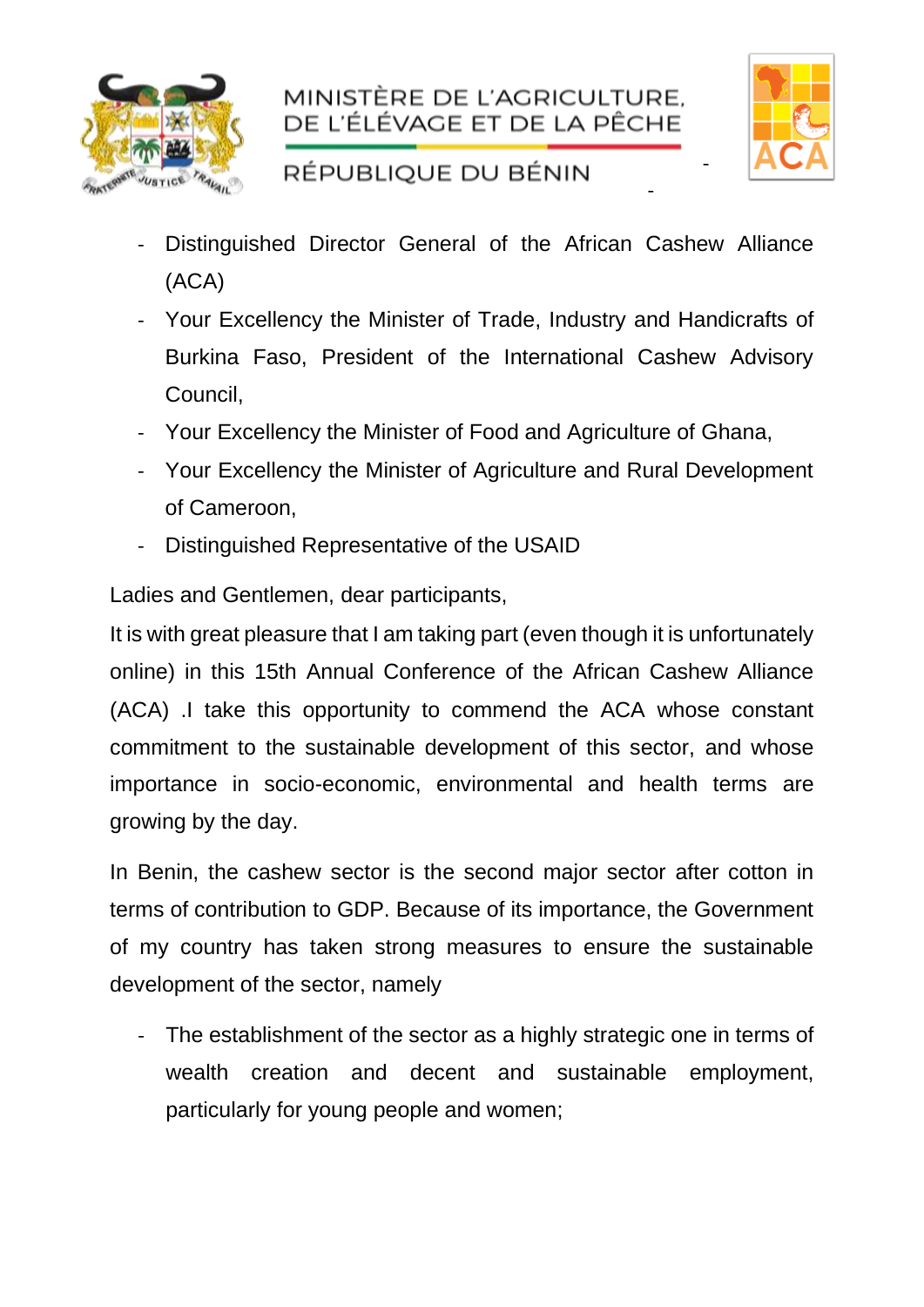





-

#### RÉPUBLIQUE DU BÉNIN

- The provision of the sector with a National Development Programme comprising eight (8) major areas of intervention, namely
	- Area 1: Improvement of orchard productivity;
	- Area 2: Improvement of local processing capacities for cashew products;
	- Area 3: Organisation of the marketing chain of cashew products;
	- Area 4: Research in the cashew nut sector;
	- Area 5: Organisation of the stakeholders of the sector;
	- Area 6: Financing the sector;
	- Area 7: Regulation and legal framework for the development of the cashew nut sector in Benin;
	- Area 8: Gender, Environment, Climate Change, and Public-Private Partnership

Day after day, the necessary funds are mobilised, both from the State's own resources and from external resources, to finance the actions that must contribute to the achievement of the results in each of the areas listed above.

The State has also dedicated to the sector a territorial Development Agency covering all the zones conducive to its development for the coordination of all the actions that contribute to it.

If we have one wish for the actors of all cashew producing and even importing countries, it is